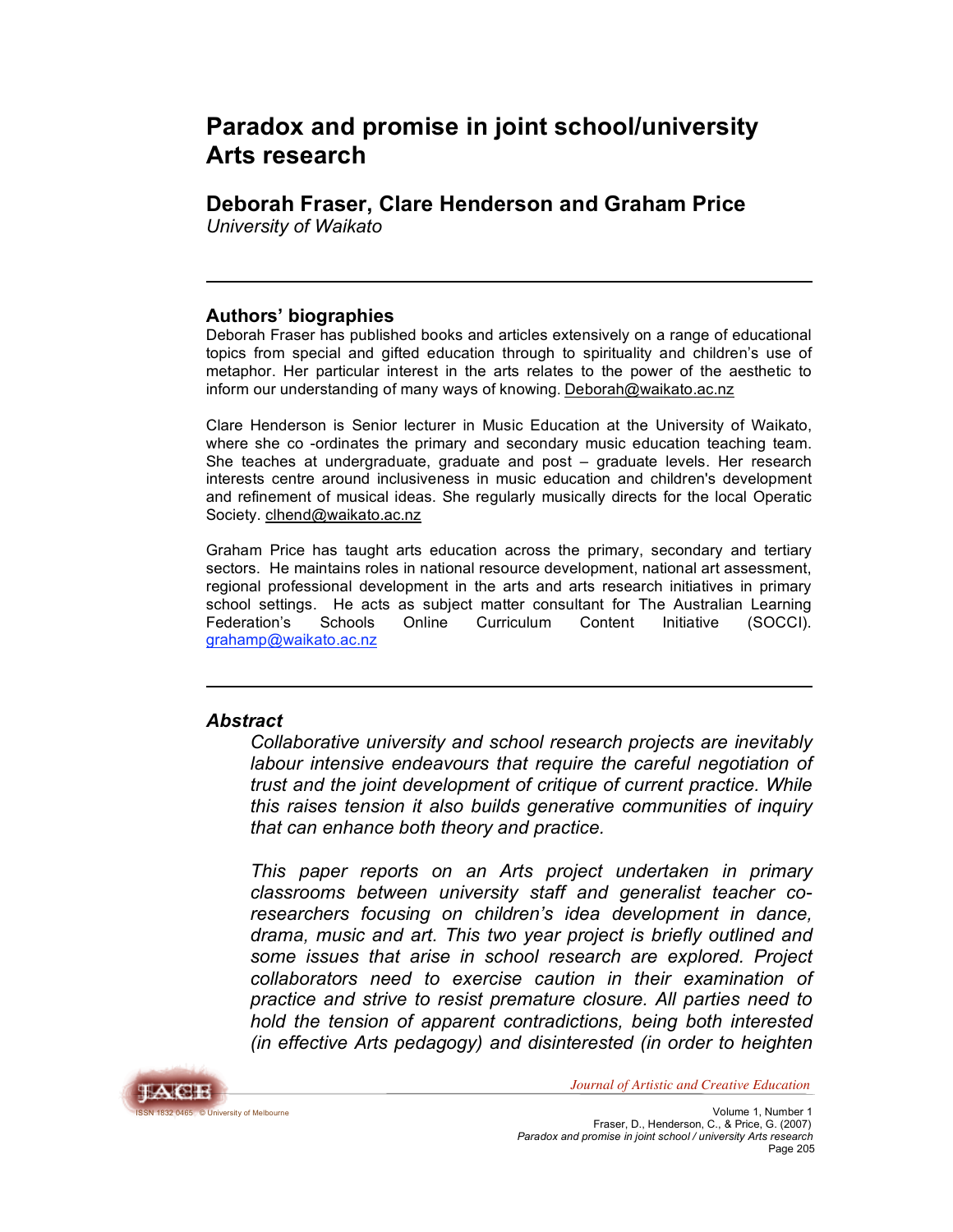*perception) so that they might 'surprise themselves in a landscape of practice with which many are very familiar indeed'* (McWilliam 2004:14). *These issues and paradoxes in collaborative research are considered alongside some particular processes that build school and university partnerships.*

#### **Introduction**

The project outlined here (*The Art of the Matter*) focuses on the Arts and investigates what children bring to the Arts areas and how they develop their ideas and related skills in each of the Arts disciplines (drama, dance, music, visual art) in the primary school. By focusing on children's learning in the Arts, one is in a stronger position to ascertain the ways in which teachers can effectively facilitate children's learning processes, particularly their development of ideas and related skills in the Arts.

The Arts are part of the national curriculum in New Zealand and every primary school teacher is expected to teach dance, drama, music and visual art. Each of the disciplines in the Arts consists of four strands to guide teachers' planning: developing practical knowledge in the Arts, developing ideas in the Arts, communicating and interpreting, and understanding the Arts in context (Ministry of Education 2000). Music and visual art were the main arts subjects taught until 1983, when in a major change to the school curriculum, the Arts became one essential learning area, with the addition of drama and dance in the Arts curriculum in 2000. As is common across western education, the Arts in New Zealand are marginalized in a curriculum that emphasises literacy, numeracy, technology and science as separate subjects but collapses four art subjects into one learning area. Attention in this project was deliberately given to developing ideas, as this area is often neglected in research, Ministry of Education resources, and in practice.

Of particular note is the fact that this project takes the value of the Arts as a given and therefore does not need to advocate for the Arts nor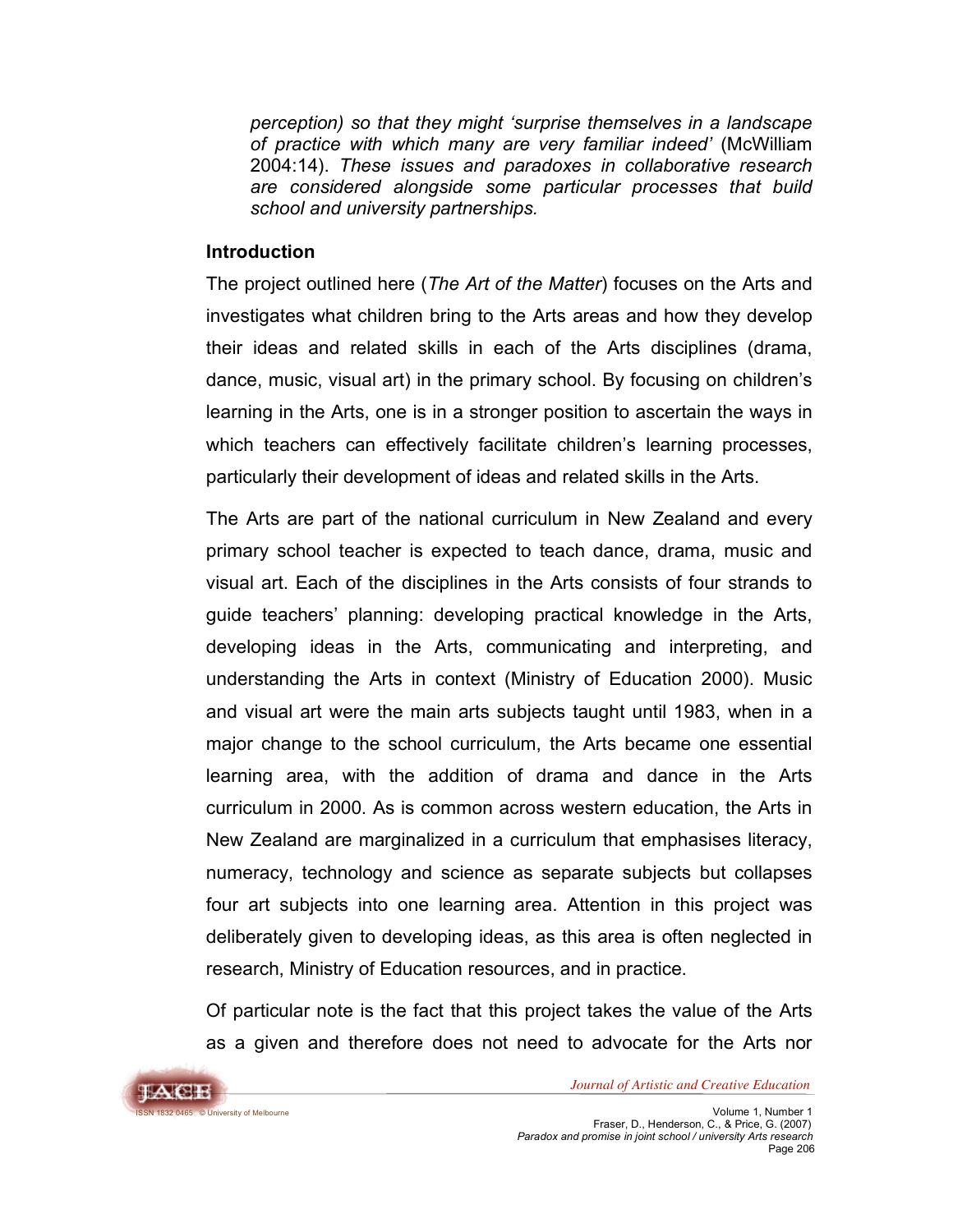'prove' to critics how vital the Arts are for aesthetic awareness, multiple perspectives, productive surprise, non-verbal ways of knowing and expressing, and personal transformation through immersion in an art form (e.g. see Eisner 2000).

As a major outcome, the project seeks to deepen knowledge of how generalist teachers can enhance and extend children's experiences, understanding and engagement when they are developing Arts ideas in primary classrooms. We suggest that this may be connected to teaching the Arts in ways deemed socio-culturally relevant and responsive to diverse groups of children and to the congruency between what child and teacher bring to the Arts and how ideas are acknowledged, negotiated and scaffolded.

The study is a collaborative research project between university and school staff wherein teachers are co-researchers with university colleagues. Such partnerships help to bridge the divide between academia and the teaching profession and can help to address the common problems of theory-practice divisions. Moreover, collaborative research of this nature builds research capacity amongst teachers who have direct influence on the children they teach. The research process in the hands of teachers, with the support of academics, has much potential for change that can benefit and enhance children's learning. This paper focuses specifically on the school-university partnership which forms the basis of the research team and examines some issues in collaborative research.

### **Research Design**

The design of the study is responsive and open to the unexpected, the unpredictable and the expressive as is particularly relevant in the Arts

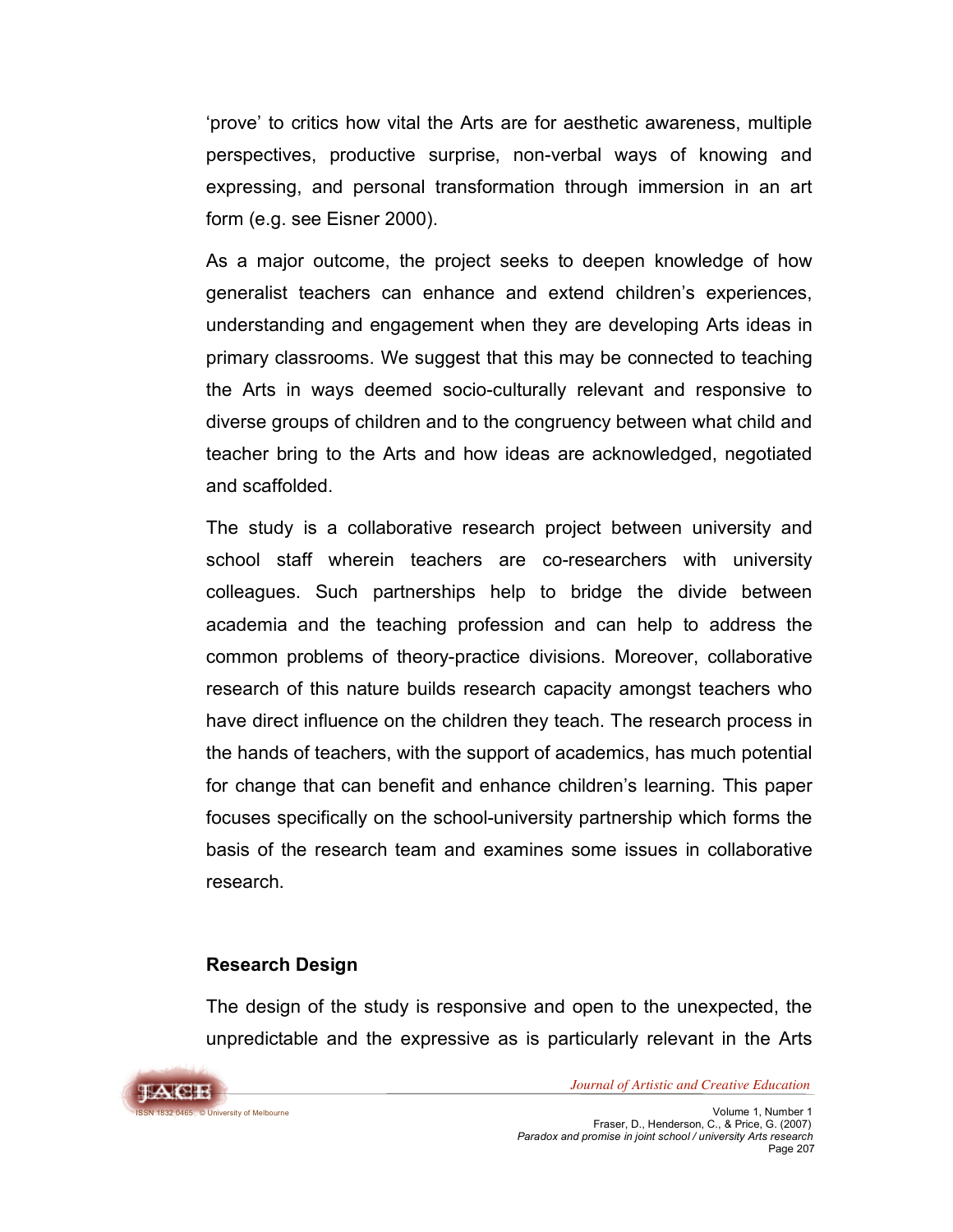(Eisner 2002). It draws on case study, self study and action research traditions of educational research. In keeping with naturalistic inquiry, this project recognises that 'meaning arises out of social situations and is handled through interpretive processes' (Cohen et al 2000:138).

We are currently just over one year into the project having built a team who are passionate about the Arts and willing to engage in the hard work and soul searching necessary for critically scrutinizing current practice. The project comprises a team of 10 generalist primary school teacher researchers working alongside three university researchers over a period of two years in eight schools, with children across the Year 0-6 age range. For the purposes of the project, two teacher researchers focused on dance, three on music, three on visual art and two on drama.

Case studies of teachers' existing practices have been produced by the team of teachers and university researchers and these highlight themes and issues related to how children develop their ideas in the Arts and what appears to support or constrain this process (for a paper on the early emerging findings related to learning in the Arts see Fraser et al. 2005). The case studies were devised from an amalgam of classroom observations, work samples, surveys, interviews and reflective self-study comments. Initial observation data were shared after each lesson with each teacher researcher and a summary was co-constructed on what seemed to support and what seemed to constrain learning in the Arts. Any other salient points that neither supported nor constrained were noted as 'interesting'. The strength of this analysis was its immediacy (as close to the action as possible) and the co-constructed nature of it in order to capture multiple perspectives. The analysis also helped to identify any 'rituals of practice' (Nuthall 2001) that were part of each teacher's practice.

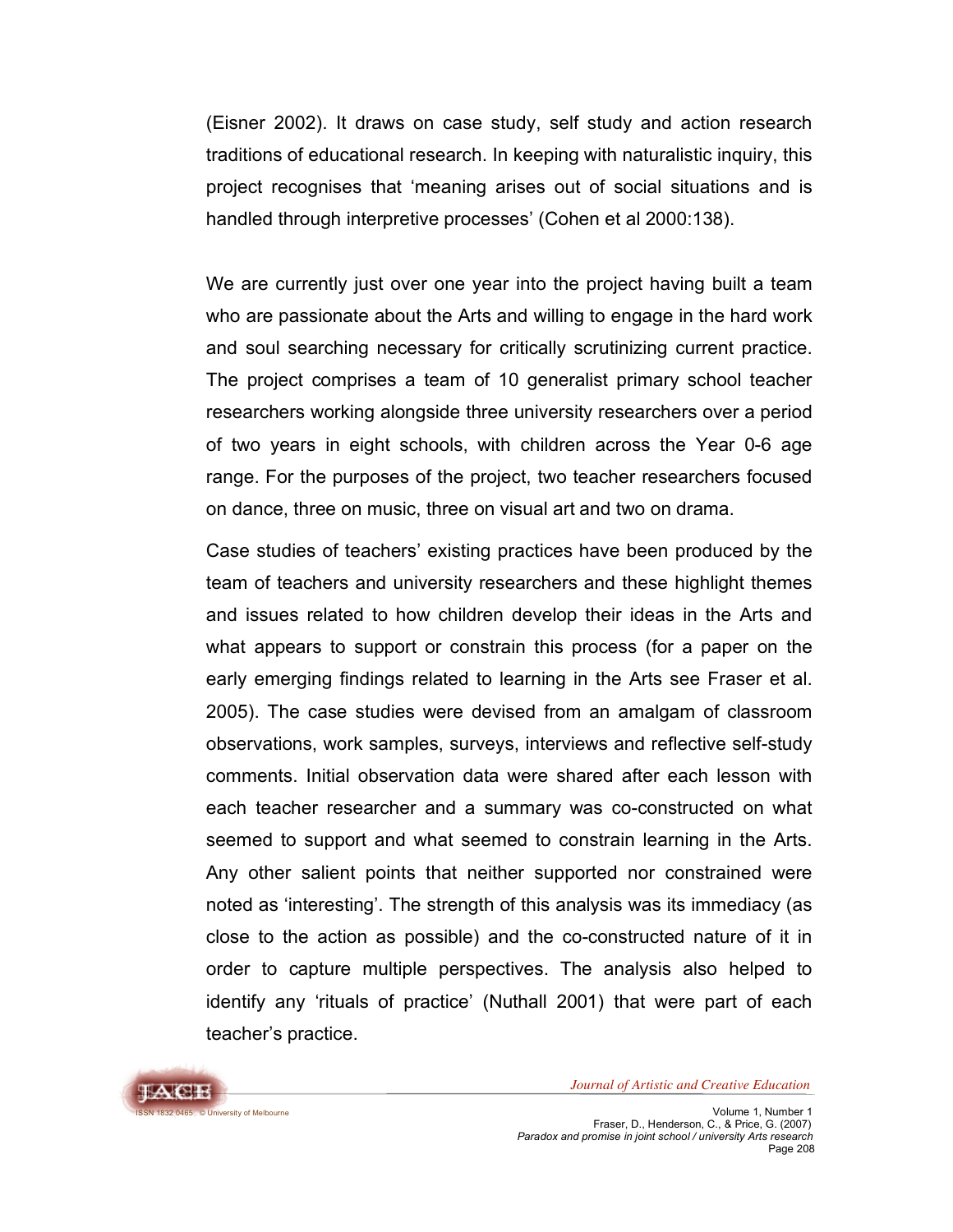In addition, teacher-researchers were involved in analysis alongside Arts educators, consultants and a lecturer in human development (all whom comprise the Arts project team) at regular roundtable meetings. Perspectives from teachers, university staff, children and school policy documents helped to build rich, triangulated sense-making accounts of current practice (Stenhouse 1985). These case studies provided a platform upon which to base the action research phase wherein teacherresearchers devised questions of concern to explore problems, issues and possibilities. Ongoing discussion amongst all the research team has enabled the refining of both questions and methods. Teacherresearchers were assisted in this process by the university-researchers acting as critical friends as well as joint investigators (see also Ewing et al. 2004). The action research cycle forms the majority of this year's focus. Some of the questions include:

- *•* What effect does non-verbal feedback and feed-forward have on the exploration and development of ideas in dance?
- *•* What influence do children working as individuals, and as pairs, have on the development and refinement of ideas in music?
- How are students currently exploring, generating and developing their ideas in the visual arts? What supports or constrains students' selfdirected imagery using learned skills and strategies?
- What is the influence of 'teacher-in-role' on children developing and refining their ideas in drama? In what ways can 'teacher-in-role' contribute to deepening the drama and children's ownership of ideas in drama?

These questions provide direction for ongoing data collection that enables a close scrutiny on learning and teaching in the Arts. They

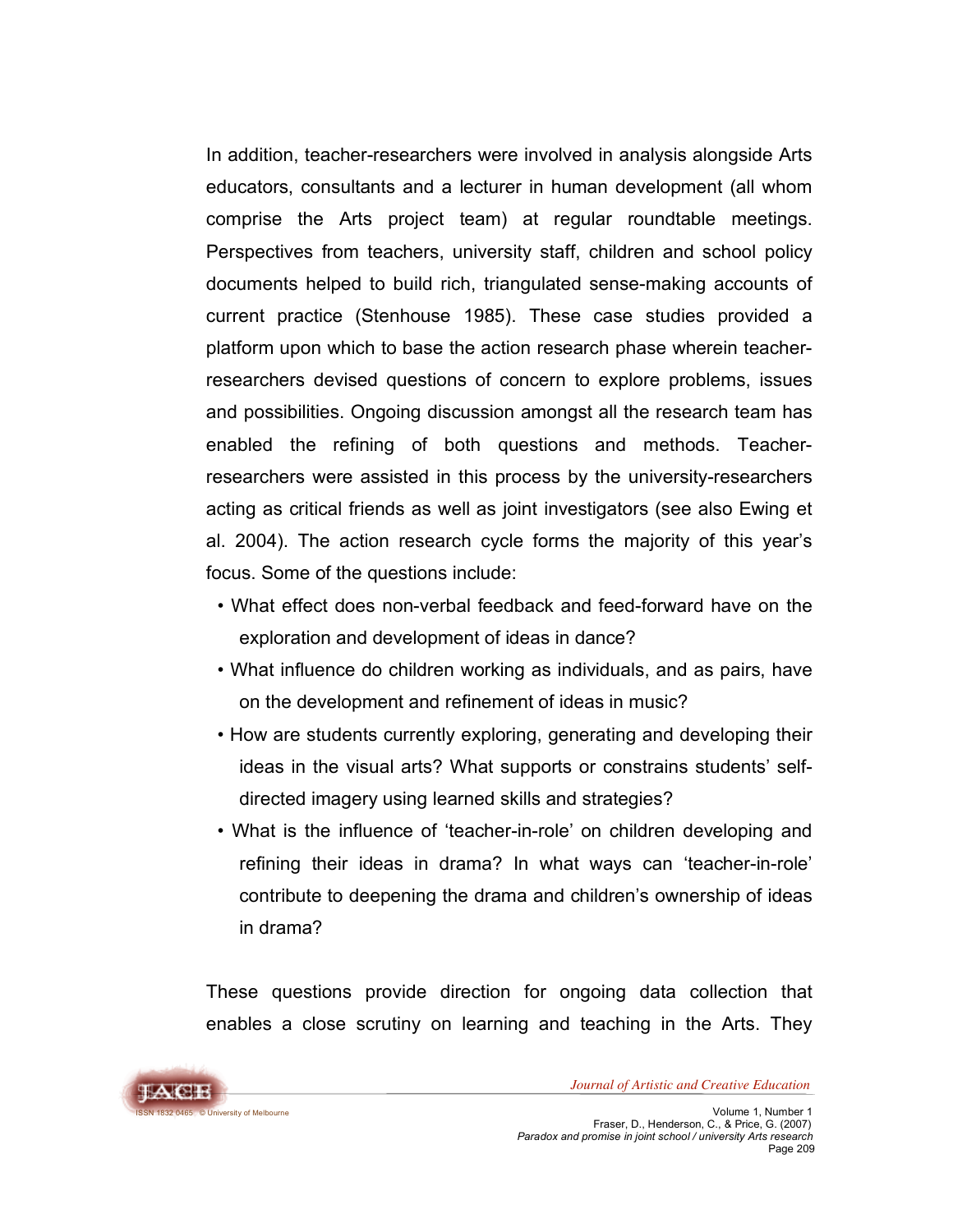represent the authentic or felt questions, issues and concerns of the teachers themselves (Lankshear et al. 2004) as they strive to scrutinize and extend their current practice. Teacher ownership of their questions is vital during collaborative action research. It affirms their knowledge as practitioners and as developing researchers.

Collaborative research of this nature is typified by ongoing dialogue, trust building and the inevitability of paradox. Living the experience of paradox is necessary and inescapable if we are to surprise ourselves in the familiar landscape of classrooms (McWilliam 2004), resist the lure of premature closure and maximize school-university partnerships. Some relevant paradoxes are discussed below.

### **Passion and disinterest in Arts education**

All the co-researchers are passionate about the Arts and appreciate their immense value for students. It is this very passion however, that can make us blind to envisaging alternatives to preferred rituals of teaching and learning and deaf to nagging doubts and questions. Passion and its attendant enthusiasm can make us positive and celebratory at times when we should be exercising healthy skepticism. With passion we defend our allegiance to the Arts but in so doing we risk losing the critical edge that is the heart of research. This is exacerbated by the way in which the Arts are largely marginalized in education so that advocacy for the Arts becomes a somewhat habitual response by those who understand the value the Arts provide for learning and the importance of the Arts as distinct and valid disciplines. Ironically, such advocacy can have the effect of diminishing the ways in which the Arts are regarded, especially if this leads to large claims that are not valid or are exaggerated (O'Toole 2006). So even though this particular project does

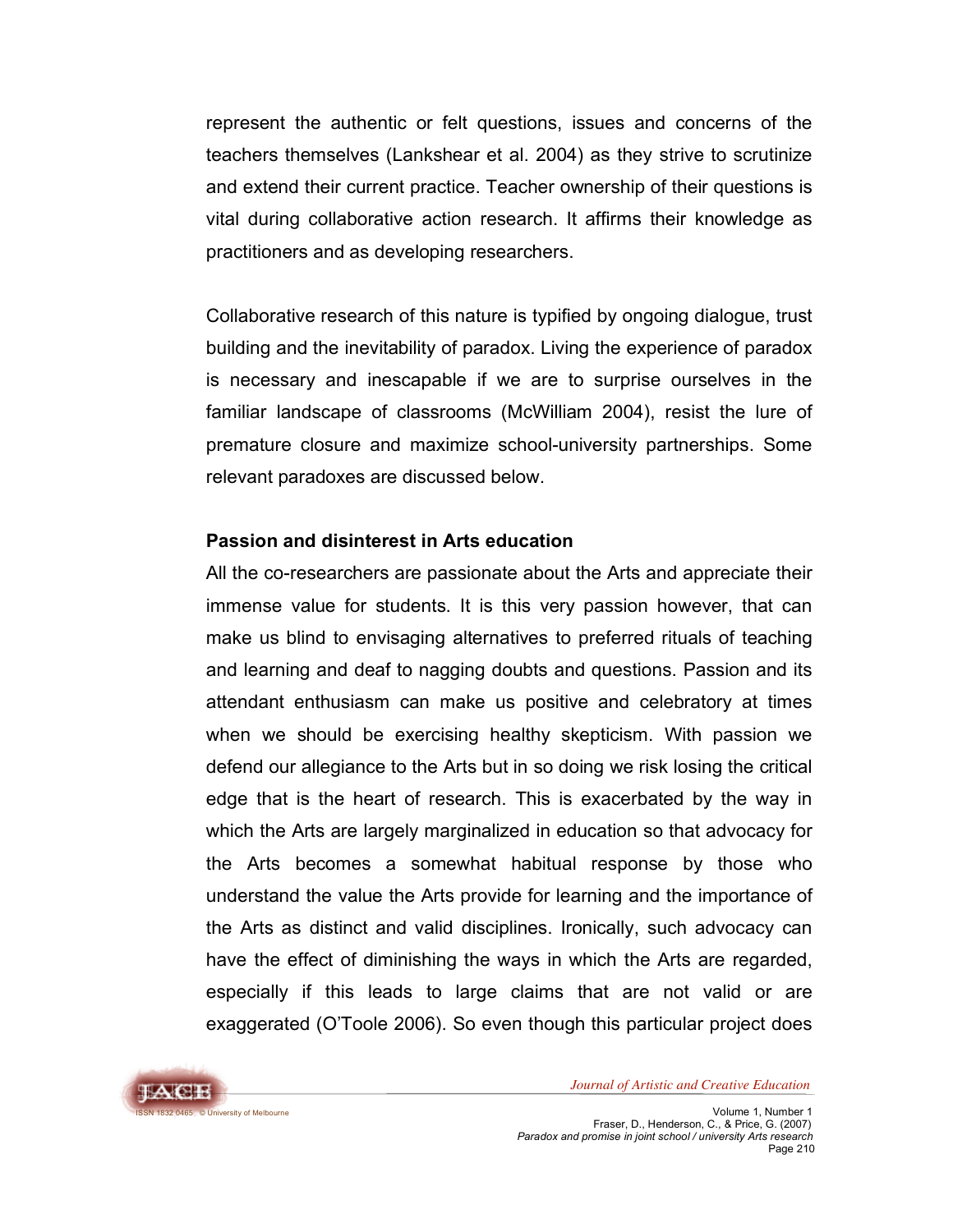not require that the Arts assert their value in any explicit way, the way in which the Arts are positioned on the periphery in school curriculum can lead to advocacy by those aware of the fragile status of the Arts.

Some critics of action research with teachers maintain that such projects lack any objectivism and result in the unqualified 'confirming their own common sense' (McWilliam 2004: 114) rather than raising questions and probing assumptions. Indeed, how can we all ensure the necessary disinterest within a sphere of interest in order to think differently about current practice?

There is a need to provide practitioners with a means of discovering their situation anew while at the same time valuing the tacit knowing that is produced out of their embeddedness in practice. (McWilliam 2004:121)

To 'research' is to re-search, or to search again (Berthoff 1987). It requires and demands a questioning of the status quo and assumptions that underlie the rituals of teaching and learning in classrooms (Nuthall 2001). It means raising doubt in a sea of certainty and asking *What is going on here? Why? What does this mean?* As mentioned above, it requires researchers to avoid over-blown claims that are often the result of advocacy for the Arts and to not just look for what is desired but to also be alert to surprises, nuance and exceptions. While not everything in a study can be data-based we should try to disprove our arguments and hypotheses in order to strengthen the robustness of our research (O'Toole 2006).

Inevitably, wherever we 'stand' we are all complicit in the research process. We need to acknowledge that we are historically constructed and locally situated as human observers of the human condition and that

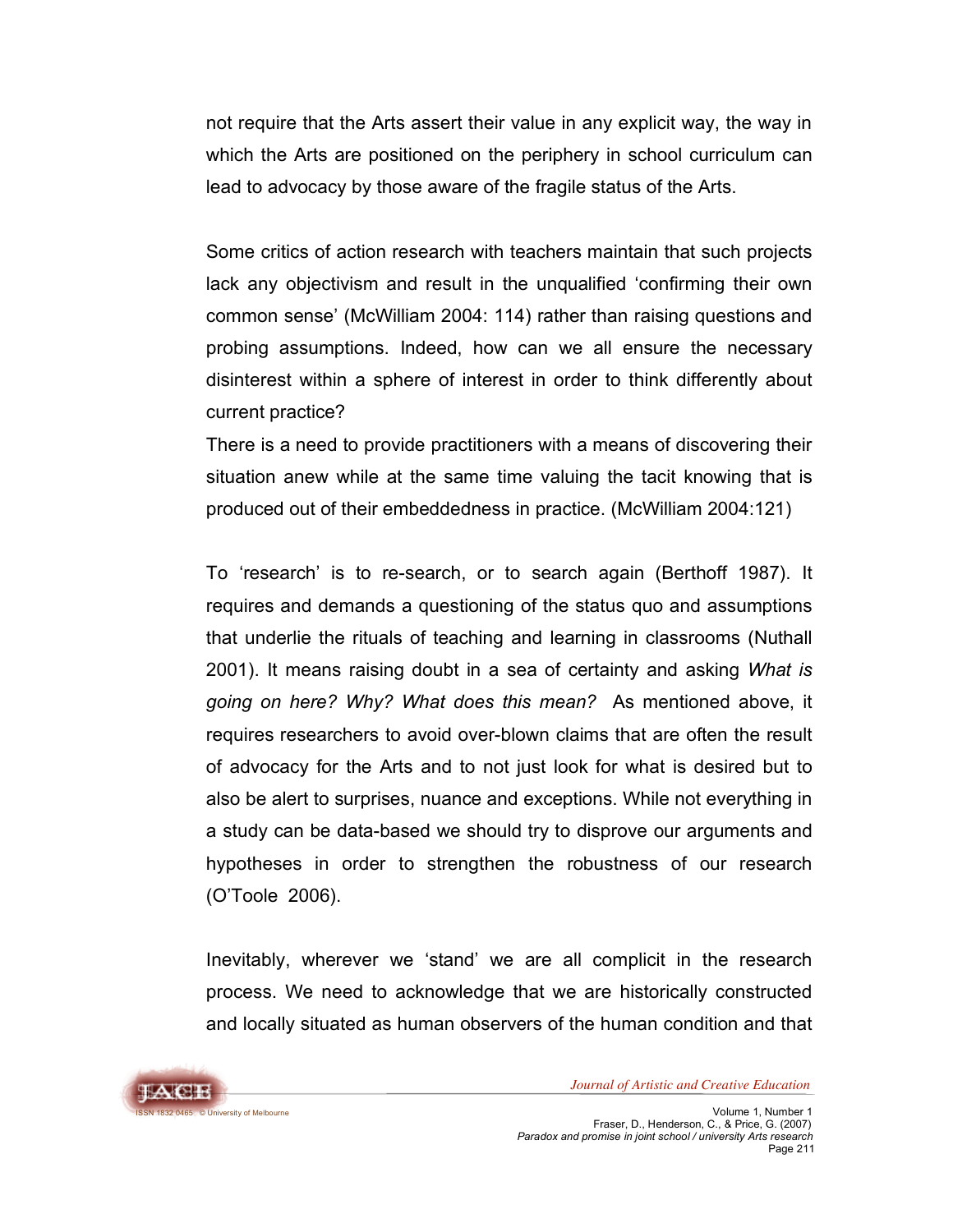the meaning we seek to learn about is radically plural, always open and politically saturated (Denzin et al. 2000). With this in mind we are more likely to hold the tension of passion and disinterest in order to produce trustworthy research.

An example from our project is our regular 'roundtable' meetings where we share perceptions, insights, questions and issues including methodological concerns and theory building. Generalist teachers share alongside Arts educators, consultants and a lecturer in human development (all of whom comprise the Arts project team). In order to avoid judgement, data from the classroom teachers' rooms are shared through a process of initial description, based on what each person *sees*. After each person speaks, the same data are discussed a second time based on what each person *interprets* from what they saw. This describe, then interpret process (Feldman 1973) has helped the team withhold initial judgements, avoid defensiveness and minimize the biases that leaping to judgement usually entails (Claude 2005). This process does not guarantee freedom from bias but rather, helps to mitigate and counter seeing what one chooses to see. Hearing each person's interpretation often provides contrasts and refinements and any agreements help build analysis that is robust and trustworthy. This issue is relevant for research generally but the advocacy feature (and Archilles' heel) of the Arts as outlined by O'Toole earlier, makes trustworthiness a particularly important process.

### **The goals of practice and the goals of theory**

Lytle and Cochran-Smith (1990) note that teachers' perspectives are often marginalized in research in favour of theories generated by researchers. School-university projects like this aim to ensure teachers'

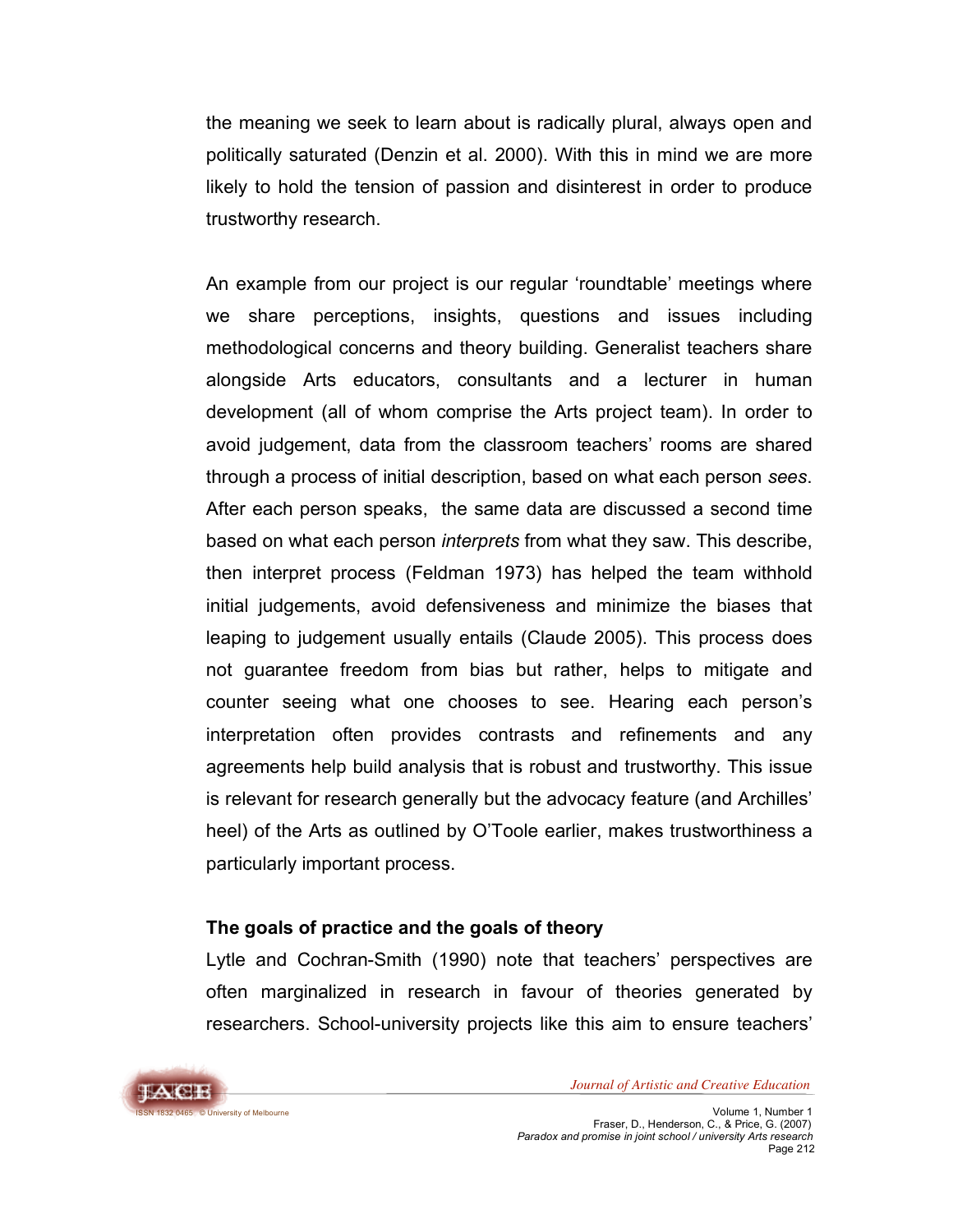perspectives are heard and their views taken seriously. This requires ongoing dialogue wherein one set of voices (the academic) is not constantly privileged over another. Conversely however, research between teachers and university staff which focuses on classrooms often has a greater emphasis on the needs and concerns of practitioners (Johnson et al.1999) and that improvement in *teaching* becomes a central goal in teacher research (Lankshear et al. 2004). This practicebased preference by many teachers can dominate and obscure other research goals such as methodology refinement and creating trustworthy and substantive research findings related to students' *learning*. These different goals are not necessarily competing nor discrete and there are opportunities for projects such as this to serve both sets of goals in a manner that does not detract from the value of either. Moreover, with increasing numbers of school-university collaborative projects there is a need for recognition by universities of the importance of 'partnerships with schools as an integral part of academics' work' (Ewing et al. 2004:5) which includes the induction of research novices alongside valuing their insider knowledge.

However, teachers will not always share the goals of their university colleagues. Contribution to knowledge in an academic sense is generally not regarded as important as the professional development goals teachers express as their main agenda for participation in collaborative research. Improving their teaching and having time to focus carefully on the children in their classes is highlighted again and again as compellingly relevant. The research process enables teachers to see their practice afresh and gain multiple perspectives on what is happening in their classrooms. This is a practical advantage of collaborative research wherein teacher development is an inextricable part of the

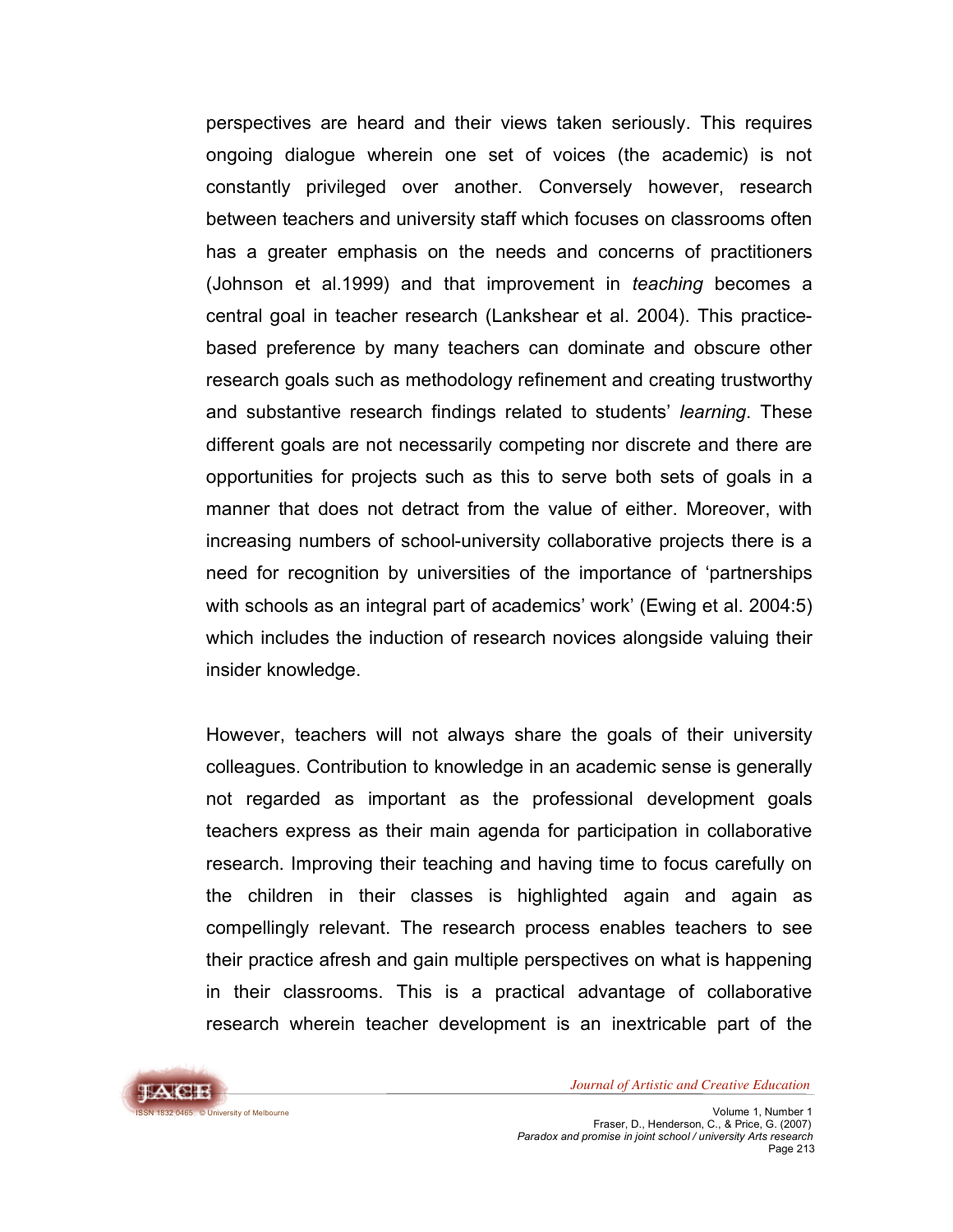study. The tension for academics however, is that the more teacherfriendly the project, the more the goals of theory can be reduced or overlooked in favour of trust-building and practice goals. The distinctive interests of each party (Grundy 1998) are an inevitable issue in joint research of this nature. Some of the teachers are particularly keen to use the project to promote their school and this is perhaps, of no surprise given the competition between schools for publicity, boosting school rolls and parental approval. However, some teachers' enthusiasm for media coverage and public dissemination of findings may be considered somewhat premature. Moreover, teachers' publishing outlets seldom require the scrutiny and evaluation of peer review. On the other hand, teachers' desire to quickly disseminate is understandable given the pace of their working lives and the slow process of academic publication. For all the teachers in the project, the months (and sometimes years) required for publishing in academic journals is excruciatingly slow and rather pointless, as their major focus on development has already been achieved. Therefore, a blend of both succinct teacher-targeted papers, and articles for academic peer review have been produced and that helps the project members feel that dissemination counts and meets their specific audiences.

#### **Risk and trust**

One of the main findings of the Australian Government quality teacher program (AGQTP) evaluation (Ewing et al. 2004) was that high levels of risk-taking by teachers and trust in their university colleagues led to powerful learning related to teachers' own practice. A major feature of collaborative research in the Arts is also this productive tension between risk and trust with the former growing in direct relationship to the latter. One of the challenges however, is identified below:

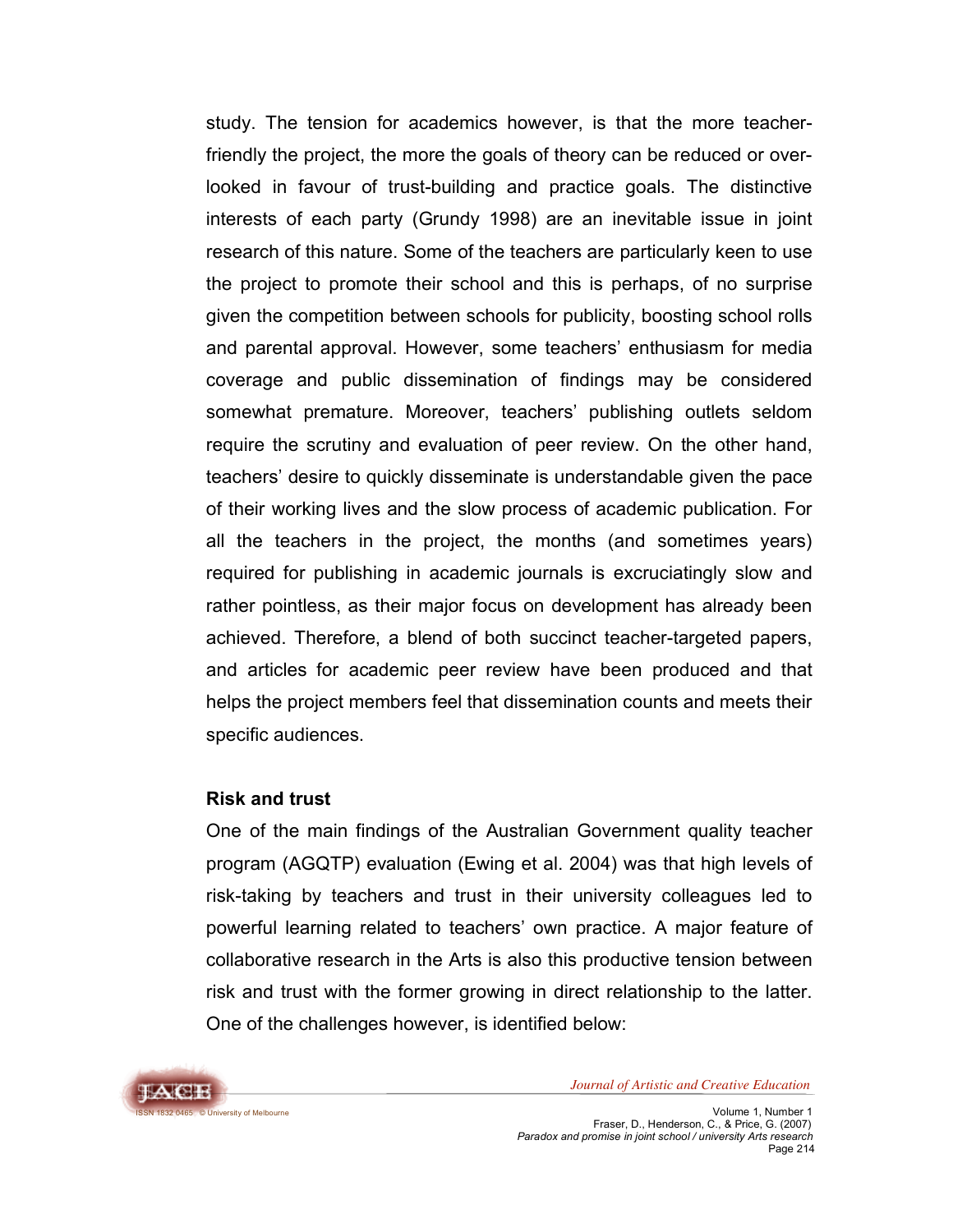If collaborative researchers have learned anything from such endeavours, it is that trust takes time, and members of a group never develop trust in synchrony. We know that collaboration is soul-searching, labor-intensive work for anyone participating, that shared understanding and significant change takes longer than expected, and that nothing is perfect (Bolin & Falk 1987; Hall & Hord 1987; Jackson 1988). Although these factors are sobering, such findings are better than feeling powerless and isolated in one's work setting. (May 1997:230)

In the first weeks of the project one teacher-researcher admitted that when she was being observed it was still quite stressful for her and she felt she wasn't as relaxed as normal. Another very experienced teacher with previous research experience commented that she didn't intervene nearly as much as usual with a group because of the video and other researchers in the room. These 'confessions' are a healthy indication of trust. Such feelings are important to acknowledge as an inevitable part of 'exposure' through the scrutiny of the research process.

The teachers also risk their identities with each other when exposing their practice and their research at regular roundtable meetings amongst all in the team from the eight schools, but such sharing helps to build collegiality within and across schools and across Arts' disciplines. The roundtable meetings required considerable trust amongst the research team and helped to build a climate wherein questions, concerns and issues could be shared. As generalist teachers teaching all four art forms they seemed genuinely interested in each other's questions and issues. Teacher release from schools was paid for as part of the research project to enable time to share, plan, evaluate and reflect, unencumbered by the

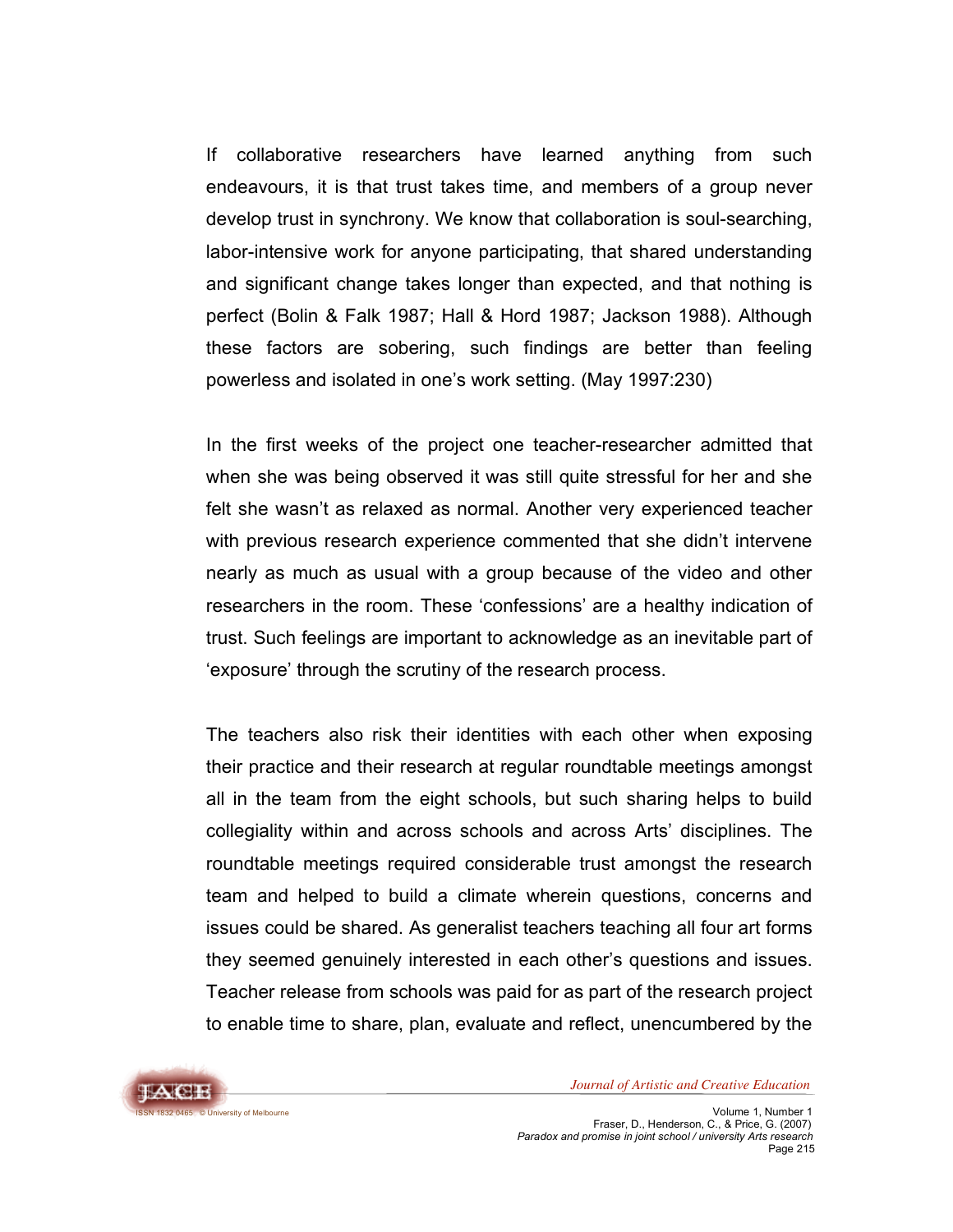daily demands of classroom life. Moreover, ongoing collaboration between university and school researchers is maximized due to the flexible relationships with academic partners located fairly close to participating schools (see also Ewing et al. 2004).

There is risk and trust issues for university staff as well as we bring together different discipline knowledge and perspectives and at times are working outside our respective discipline areas (e.g., the music educator working with a teacher in dance). While the project brings in consultants to advise in areas beyond the expertise of any one researcher we need to ensure that consultants do not adopt the role of professional adviser and lesson evaluator. To maintain the integrity and purpose of collaboration the central focus needs to be on the research questions and teachers working with university staff as co-researchers to investigate these.

Developing relationships that engender trust requires regular, ongoing interaction between university and school co-researchers; interactions that create a climate of hospitality and charge (Palmer 1998). Relationships need to be hospitable so that partners in research feel supported and understood. But the research partnership should also be 'charged' so that challenge is welcomed, dispute is encouraged and competing perspectives are aired. It is this challenge that also enables the taking of risks as teachers boldly try new interventions and work alongside their university partners to interrogate emerging themes and findings.

# **Conclusion**

The initial case studies revealed a number of common rituals of practice

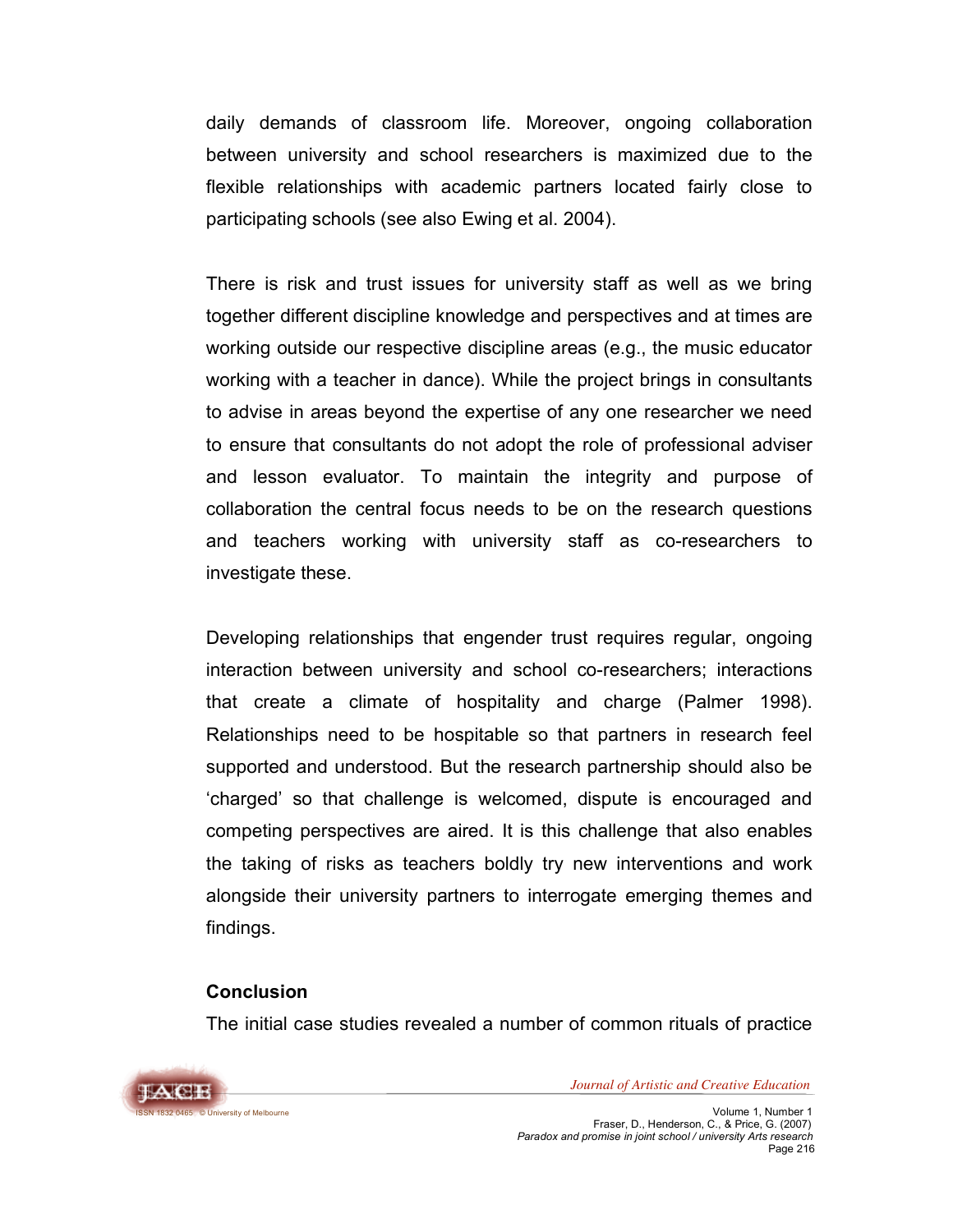in classrooms (Nuthall 2001). Depending on the context and goals of the lessons and the needs of the children, these 'rituals' or largely taken-forgranted assumptions could support or constrain what happened when children were learning in the Arts. The common rituals included the following:

- There was an emphasis on the teaching of practical knowledge and skills, with little attention or time given to development of ideas.
- Group work was a common device for both management and pedagogical reasons in the teaching of dance, drama and music.
- Visual art was usually undertaken individually even if children were placed in groups.
- The teacher chose the topic or theme to be explored in the Arts and this was usually framed around a narrative. While these were openended enough to allow children to locate their experiences, deviation from the set brief was rare.
- There was a distinct emphasis on explaining art skills and processes in *words*, which was mostly spoken and sometimes in written form.
- While the value of process was recognized, explicit valuing of subtask completions, presentations and finished work was often foregrounded.

As mentioned earlier, the teacher researchers are currently involved in 'disrupting' some of these rituals through the action research phase wherein they are trialing interventions with the support of their university colleagues and in-school buddies. Such interventions reveal teachers' ability to question the status quo, explore new approaches, and explore unpredictable pathways and possibilities. As evidenced by the teachers' research questions the teacher-researchers' role bridges the traditional

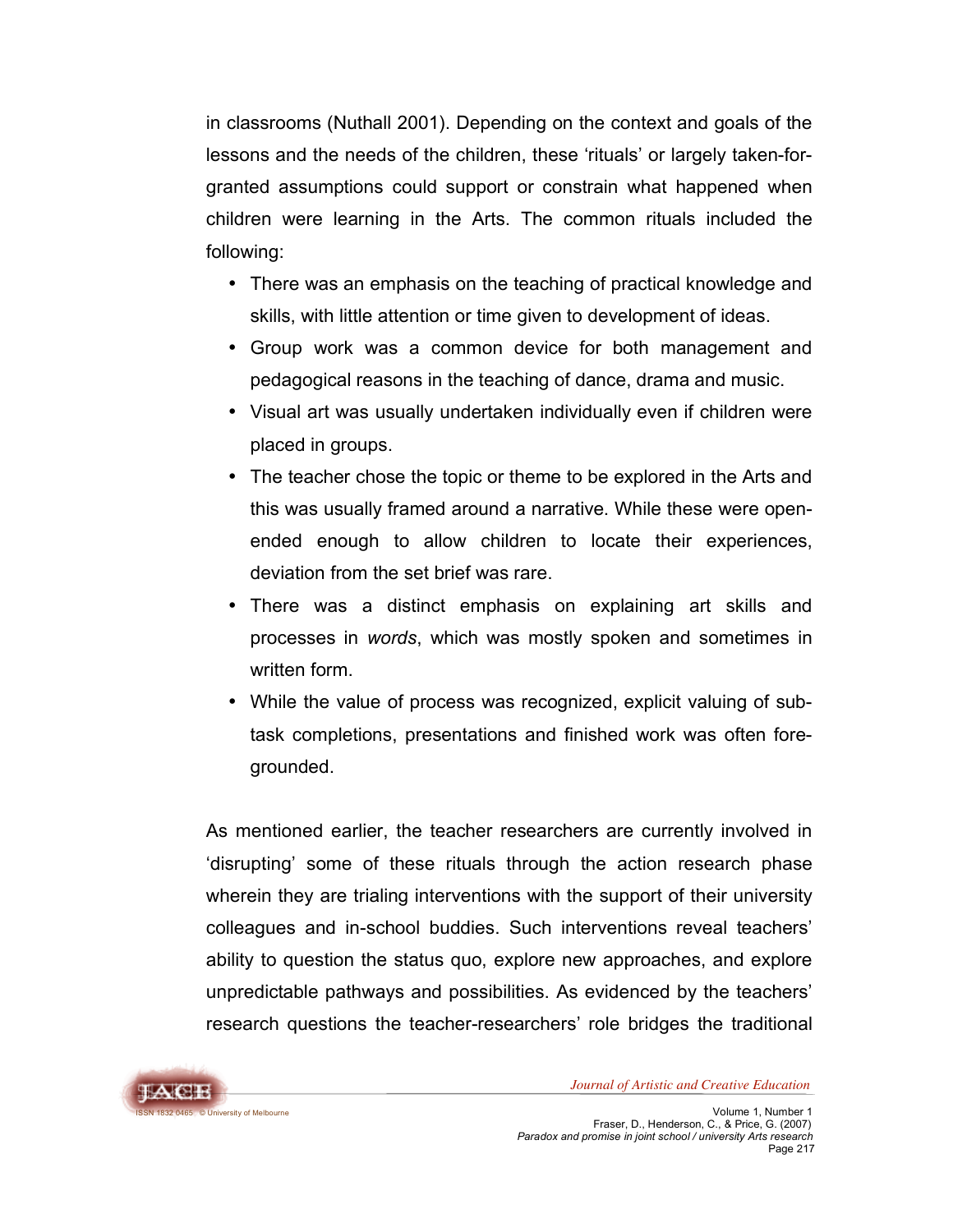duality of teacher *or* researcher and theory *or* practice. Eisner (2002) addresses the need to move the initial teacher education focus from *episteme* (formal theory) or *phronesis* (practical knowledge) on into *artistry* because it is within artistry that the notion of knowledge viewed as embedded and resident within self appears to be understood. He writes:

Teachers, for example, are not regarded now as those who implement the prescriptions of others but as those most intimate with life in classrooms….. Teachers are collaborators in knowledge construction and bring to the table of deliberation a kind of insider knowledge. . . (2002:381)

It is just this intimacy and the insider knowledge that is the strength *and* challenge of this project as we work together to interrogate assumptions, ask hard questions and constantly surprise ourselves in the all too familiar landscape of school classrooms (McWilliam 2004). The power of the teachers' knowledge construction as described in this quote is such that they all have much to share with the professional and research community. Our collaboration as co-researchers extends into the dissemination of findings. Some of the teachers have already presented on this project at a research symposium last year and we are copresenting at the annual research in education conference later this year. Joint presentation by teachers and academics underlines the ways in which practice and theory can be mutually enhancing.

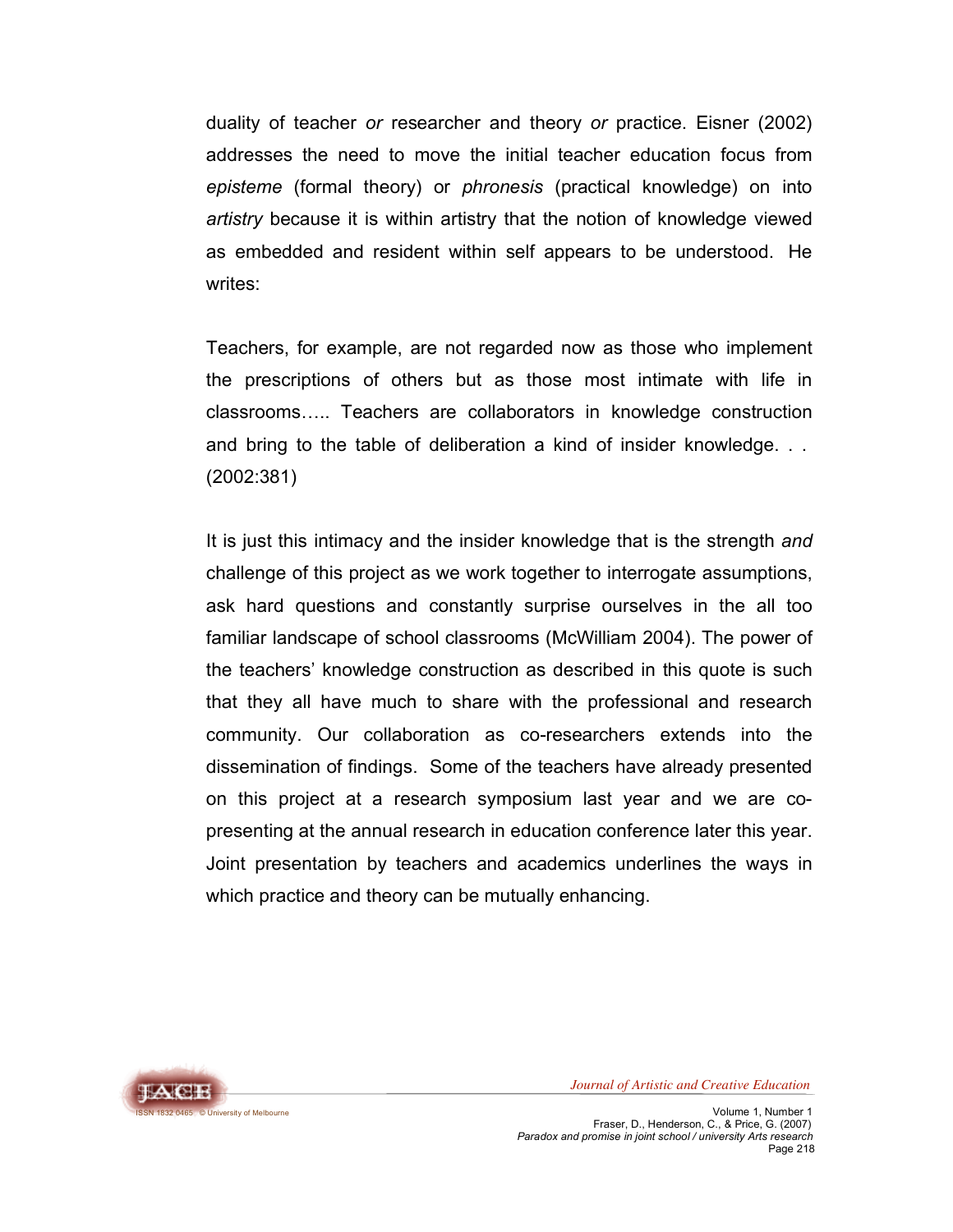## **References**

- Berthoff, A. (1987). The teacher as researcher. In: D. Goswami & P. Stillman (Eds.), *Reclaiming the classroom: Teacher research as an agency for change.* (28-39). Portsmouth, NH: Boynton.
- Bolin, F.S. & Falk, J.M. (eds) (1987) *Teacher renewal : professional issues, personal choices,* New York: Teachers College Press, Teachers College, Columbia University.
- Claude, C. (2005). *Protocols for professional learning conversations: Cultivating the art and discipline.* Courtenay, BC: Connections Publishing.
- Cohen, L., Manion, L., & Morrison, K. (2000). *Research methods in* education (5<sup>th</sup> ed.). London: Routledge Falmer.
- Denzin, N., & Lincoln, Y. (2000). *Handbook of qualitative research* (2nd ed.). Thousand Oaks, CA: Sage.
- Eisner, E. (2002). *Arts and the creation of mind.* New Haven: Yale University Press.
- Eisner, E. (2000, January). *Ten lessons the arts teach.* Paper presented at the Learning and the Arts Conference, Los Angeles, USA.
- Ewing, R., Smith, D., Anderson, M., Gibson, R., & Manuel, J. (2004). *Teachers as learners*: Australian Government quality teacher program 'Action learning for school teams' project evaluation report. University of Sydney.
- Feldman, E. (1973). The teacher as model. *Critical Journal of Aesthetic Education, 3* (1), 50-57.
- Fraser, D., Henderson, C., & Price, G. (2005, July). *The Art of the matter: Researching children's learning in art, music, drama and dance.* Proceedings of the Imagination and Education Conference, Vancouver, Canada. Available from: http://www3.educ.sfu.ca/conferences/ierg2005/papers.php
- Grundy, S. (1998). Research partnerships: Principles and possibilities. In B. Atweh, S. Kemmis & P. Weeks (Eds.), *Action research in practice: Partnerships for social justice in education* (21-36). London: Routledge.

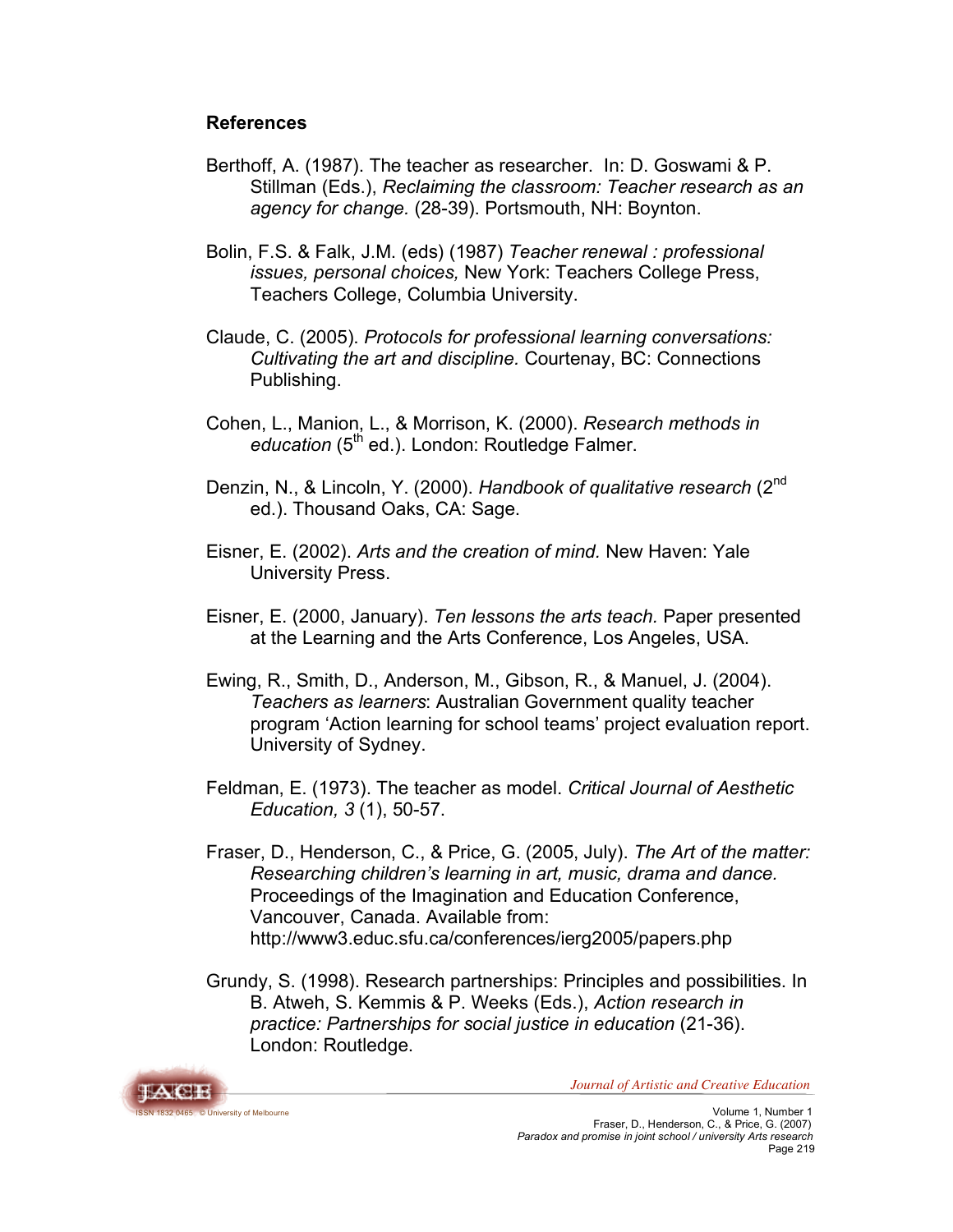- Hall, G. E. & Hord, S.M. (1987). *Change in schools : facilitating the process.* Albany, N.Y.: State University of New York Press.
- Johnson, B., Peters, J., & Williams, D. (1999). Academics working with schools: Revealing the tensions. *Journal of Education for Teaching, 25* (2), 123-133.
- Lankshear, C., & Knobel, M. (2004). *A handbook for teacher research: From design to implementation.* New York: Open University Press.
- Lytle, S. L., & Cochran-Smith, M. (1990). Learning from teacher research: A working typology. *Teachers College Record, 92* (1), 83- 103.
- May, W. (1997). 'Teachers-as-researchers' or Action research: What is it and what good is it for Art education? In: S. L. Pierre & E. Zimmerman (Eds*.*)*, Research methods and methodologies for Art education* (223-240). Virginia: NAEA.
- McWilliam, E. (2004, April). *W(h)ither practitioner research?* Paper presented at the American Educational Research Association Annual Meeting, San Diego, USA.
- Ministry of Education (2000). *The Arts in the New Zealand curriculum.* Wellington: Learning Media.
- Nuthall, G. (2001). *The cultural myths and realities of teaching and learning.* Paper presented at the New Zealand Association for Research in Education, Christchurch, New Zealand.
- O'Toole, J. (2006, April). *Researching in, on and through the arts: Considering contemporary forms of research and modes of reporting on the arts and arts education.* Paper presented at the Dialogues and Differences Symposium, Melbourne, Australia.
- Palmer, P. J. (1998). *The courage to teach. Exploring the inner landscape of a teacher's life.* San Francisco: Jossey-Bass.
- Stenhouse, L. (1985). The case study tradition and how case studies apply to practice. In: J. Rudduck & D. Hopkins (Eds.), *Research as a basis for teaching: Readings from the work of Lawrence Stenhouse*. London: Heinemann.